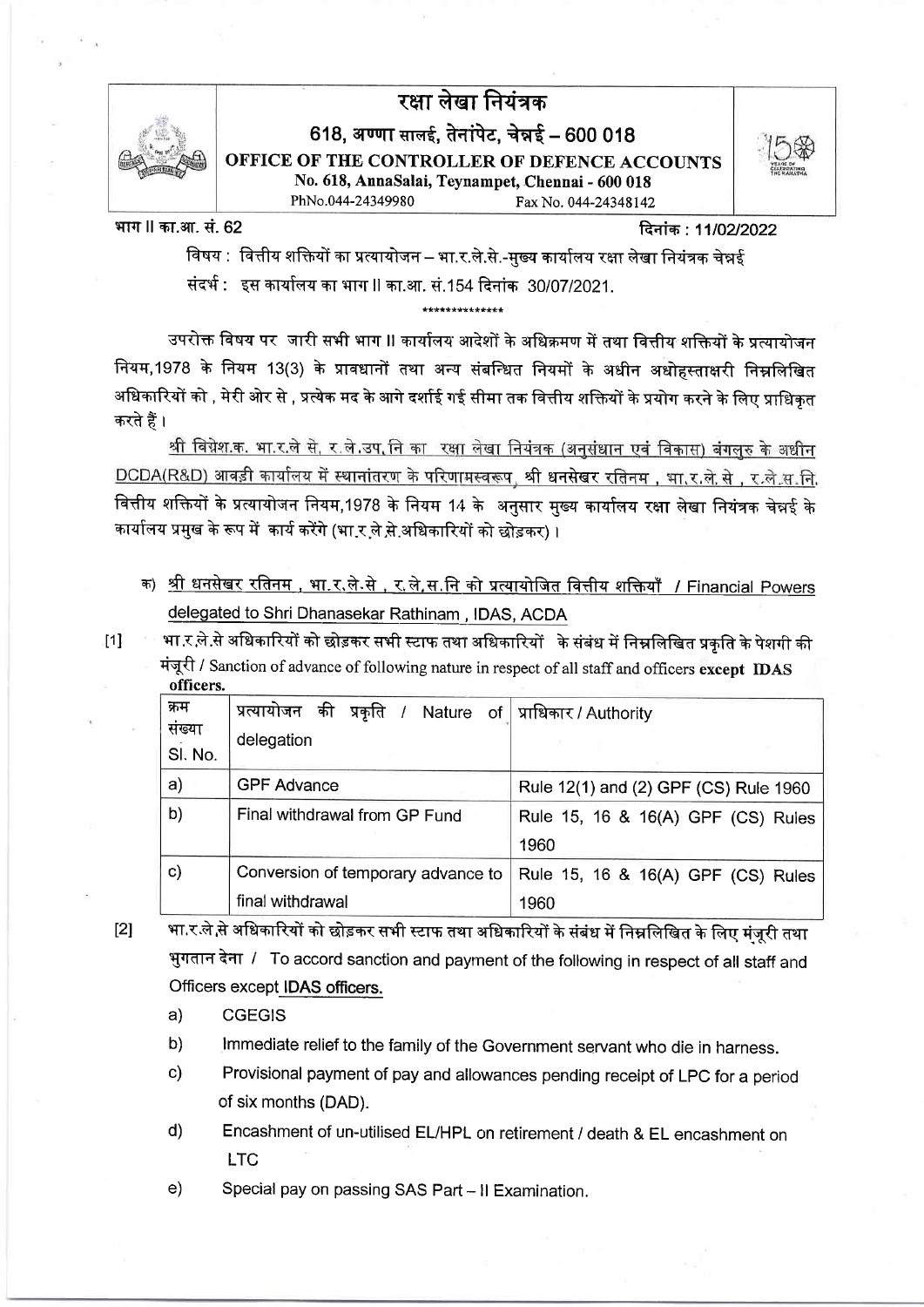# $\left[3\right]$  था.र.ले.से.अधिकारियों को छोड़कर स्टाफ तथा अधिकारियों के निम्नलिखित दस्तावेजों में प्रतिहस्ताक्षर करना ।

To countersign the following documents of staff and officers except IDAS officers.

- a) Claim for GP Fund / Final withdrawal.
- b) Pay bills of the staff and officers.
- c) Claims for CEA and Tuition fees / Hostel subsidy.
- d) Medical reimbursement claims
- e) TA / DA / LTC claims
- f4l भा. र. ले. से अधिकारियों को छोड़कर सभी स्टाफ तथा अधिकारियों के संबंध में निम्नलिखित प्रकृति की पेशागियों की मंज़ूरी तथा भुगतान / Sanction and payment of advances of the following nature in respect of all staff and officers except IDAS officers.

| क्रम   | प्रत्यायोजन की प्रकृति / Nature of $\vert$ प्राधिकार / Authority |                                             |
|--------|------------------------------------------------------------------|---------------------------------------------|
| संख्या | delegation                                                       |                                             |
| SI.    |                                                                  |                                             |
| No.    |                                                                  |                                             |
| a)     | Tour advance                                                     | Rule 231 of GFR                             |
| b)     | <b>TA/DA</b><br>Advance of<br>on                                 | Rule 222 of GFR                             |
|        | transfer                                                         |                                             |
| c)     | Advance for LTC                                                  | Rule 235 of GFR                             |
| d)     | Medical advance                                                  | Rules 1944 read with<br>CS.<br>(MA)<br>the  |
|        |                                                                  | Government of India, Ministry of Health and |
|        |                                                                  | Family Welfare OM No.12015/3/93- CGHS       |
|        |                                                                  | (P) dated 30.12.1993 Upto Rs.30,000/-       |

 $\left[ 5\right]$  भा र ले से अधिकारियों को छोड़कर सभी स्टाफ तथा अधिकारियों के संबंध में केवल निम्नलिखित के भगतान की मंज़ूरी / Sanction for payment only of following in respect of all staff and officers except IDAS officers.

- a) Special pay for excelling in Games and Sports.
- b) Cash awards and advance increments for acquiring Hindi Qualification in terms of Gol HTS, Raj Bhasha, Min. of Home Letter No.3/9/96 - DD (N)/559 dated 30.10.96.
- c) Special pay for Cashier Allowance subject to receipt of Fidelity Guarantee Bond/Extra Duty allowance / Care Taker Allowances.

[6] F़िहिलिटी गारंटी बॉन्ड स्वीकार करना / Acceptance of Fidelity Guarantee Bond- Full powers.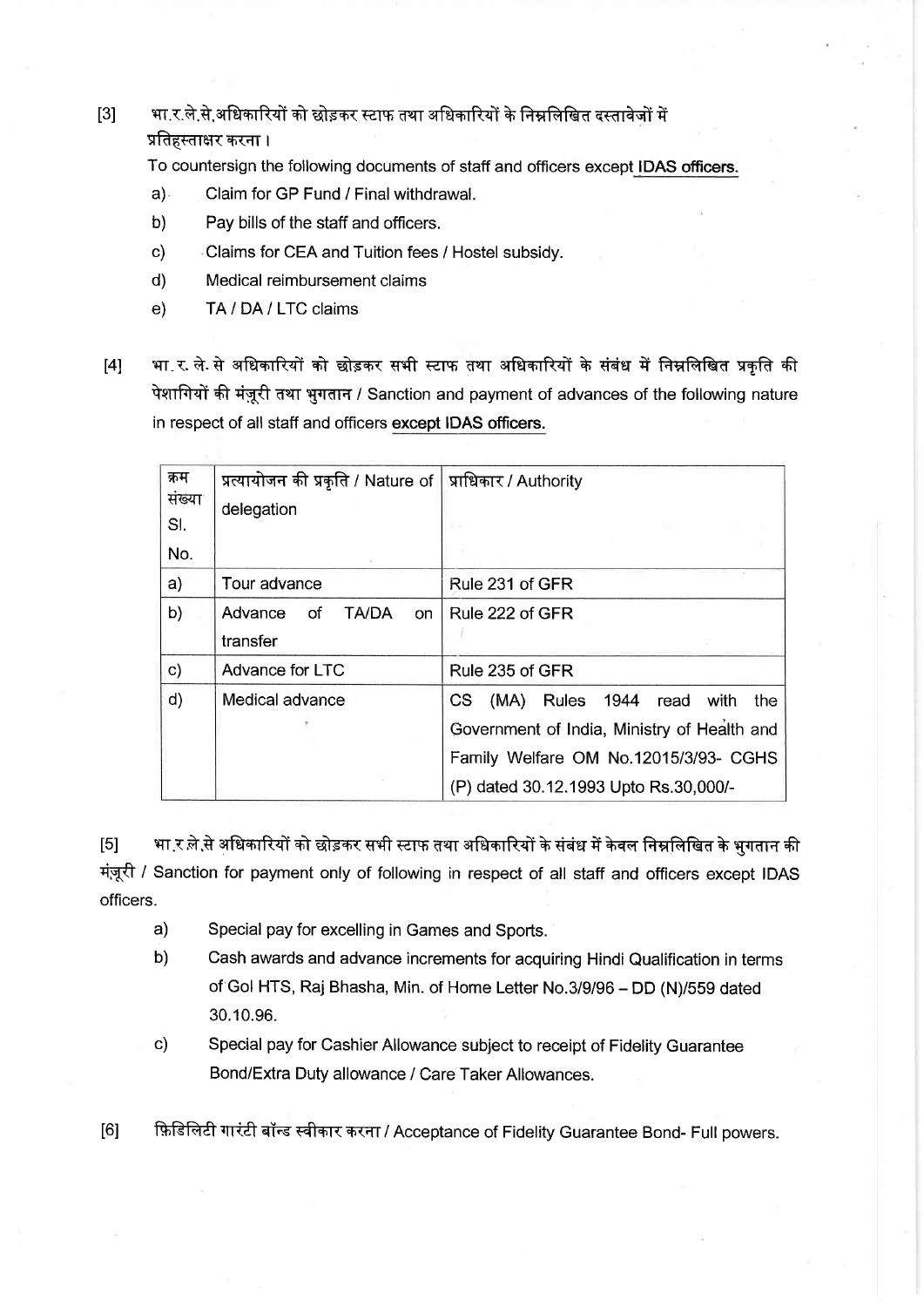[7] रक्षा लेखा नियंत्रक चेन्नई के मुख्य कार्यालय तथा सभी उप कार्यालयों के निम्नलिखित मदों के लिए फुटकर तथा विविध व्यय की मंज़ूरी तथा प्रतिहस्ताक्षर / Sanction and countersigning of contingent and miscellaneous expenditure for the following items for Main office and all sub-offices of cDA Chennai

DFPR के अनुसूची V के अधीन फुटकर व्यय / Contingent expenditure under Schedule V of DFPR

| क्रम<br>संख्या<br>SI. No. | , व्यय की प्रकृति / Nature   सीमा / Limit<br>of expenditure |                                                     |
|---------------------------|-------------------------------------------------------------|-----------------------------------------------------|
|                           | recurring                                                   | Recurring & Non-   Upto Rs.5,000/- per transaction. |

Proposals / Office Notes for incurring expenditure from Office Contingency over Rs. 5000/- should be put up to CDA for according financial sanction.

<u>ख.</u> श्री विजय थॉमस डी , र ले उप नि तथा ग्रुप अधिकारी (चिकित्सा) को प्रत्यायोजित वित्तीय शक्तियाँ /

Financial Powers delegated to shri. Vijay Thomas D, DCDA & Go (Medical)

t1l To authorise payment of medical advance sanctioned by the CFA upto Rs.1,00,000/- per claim in respect of Defence Civilians.

<u>ग.</u> श्री जे.वेंकटसुब्रमनियन, भा र ले से, र ले स नि तथा ग्रुप अधिकारी (सिविलियन वेतन तथा ईडीपी) को<br>प्रत्यायोजित वित्तीय शक्तियाँ

Financial Powers delegated to Shri. J. Venkatasubramanian, IDAS, ACDA & GO (Civilian Pay & EDP)

t1l To authorise provisional payments for pay and allowances pending receipt of LpC in respect of Defence Civilians upto a maximum of six months. However, the officer should take necessary action with units to ensure that Provisional Payment, are regularised within the same financial year.

[2] Sanction and countersigning of contingent and miscellaneous expenditure upto R5'5000/- out of EDP Contingency (recurring and non-recurring) in respect of Main Office and all sub-offices of CDA Chennai.

Proposals/ Office Notes for incurring expenditure from EDP Contingency over Rs. 5000/should be put up to CDA for according financial sanction.

<u>घ.</u> स्वीकृत छुट्टी / अस्थायी ड्यूटि/ प्रशिक्षण आदि के कारण श्री धनसेखर रतिनम , भा र ले से , र ले स नि\_(प्रशा) की अनुपस्थिति की अवधि के दौरान, प्रत्यायोजित शक्तियों का प्रयोग, लिंक अधिकारी होने के नाते श्री विजय थॉमस,डी, , भा.र.ले.से, र.ले.उप.नि द्वारा किया जाएगा ।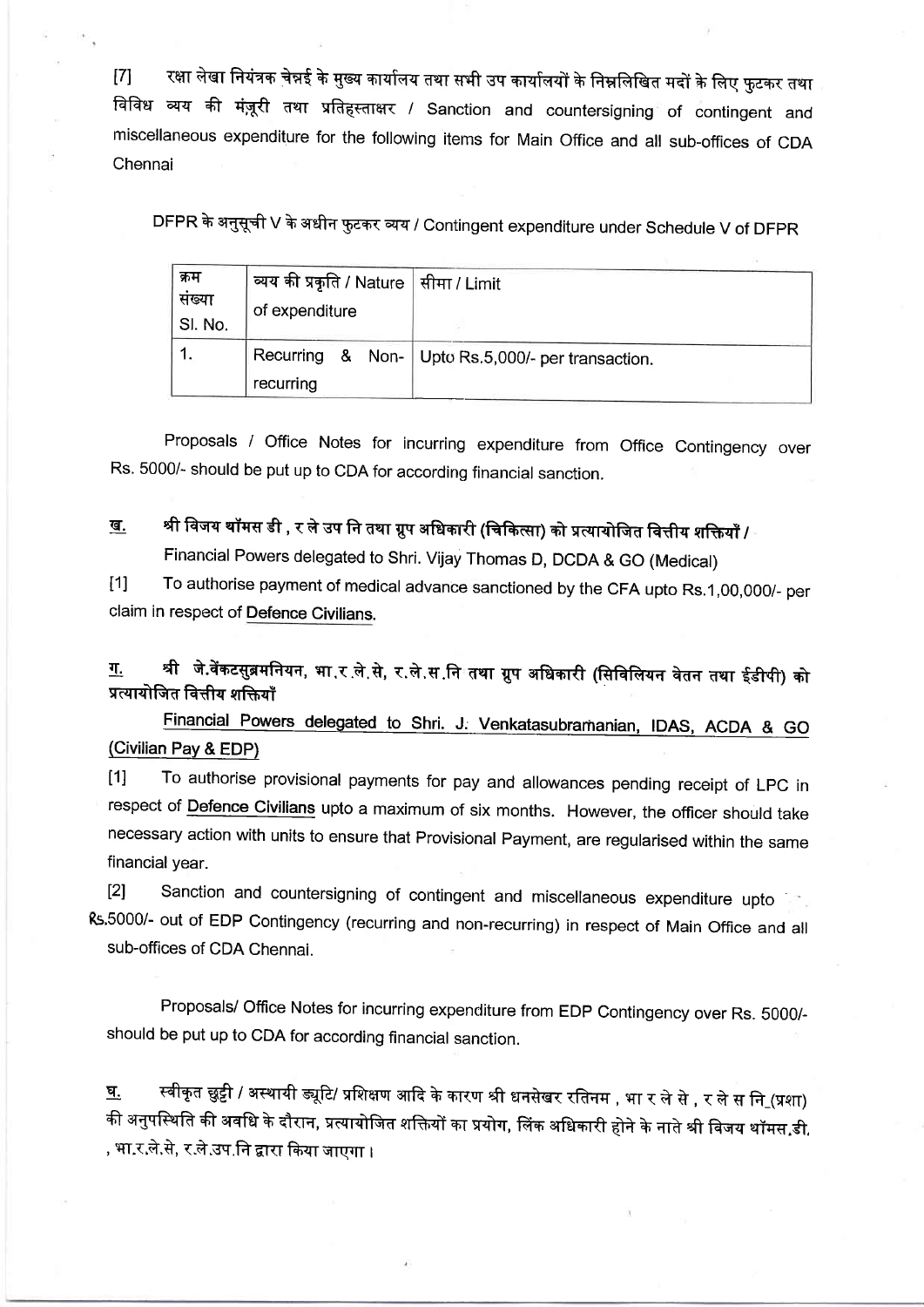स्वीकृत छुट्टी / अस्थायी ड्यूटि/ प्रशिक्षण आदि के कारण श्री विजय थॉमस.डी , भा र ले.से, र ले.उप.नि कोतछा Go (चिकिल्ला<mark>ईम</mark>िपस्थिति के दौरान, प्रत्यायोजित शक्तियों का प्रयोग, लिंक अधिकारी होने के नाते श्री के एम शिव शंकर, भा र ले से, ्<br>र.ले.उप.नि द्वारा किया जाएगा।

न्द) स्वीकृत छुट्टी / अस्थायी ड्यूटि/ प्रशिक्षण आदि के कारण श्री जे.वेंकटसुब्रमनियन, भा.र.ले.से, र.ले.स नि(सिविलियन वेतन) की अनुपस्थिति के दौरान, प्रत्यायोजित शक्तियों का प्रयोग, लिंक अधिकारी होने के नाते श्री के रवि कुमार , भा.र.ले.से. र.ले.स.नि द्वारा किया जाएगा।

फ़ाइल संख्या -AN/l/1190/DOFP

ह $/$ -(मौलश्री पांडे) नियंत्रक

वितरण:-

- र ले.म.नि दिल्ली छावनी  $1)$
- $2)$ र ले.प्र.नि (पें) इलाहाबाद
- मुख्य कार्यालय में सभी ग्रुप अधिकारी  $3)$
- मुख्य कार्यालय में सभी वरिष्ठ लेखा अधिकारी / लेखा अधिकारी  $4)$
- मुख्य कार्यालय में सभी अनुभाग  $5)$
- प्रशा अनुभाग में सभी ग्रुप  $6)$
- रक्षा लेखा नियंत्रक के वैयक्तिक सचिव  $7)$

E/-

(विग्नेश क़) रले उप.नि (प्रशा)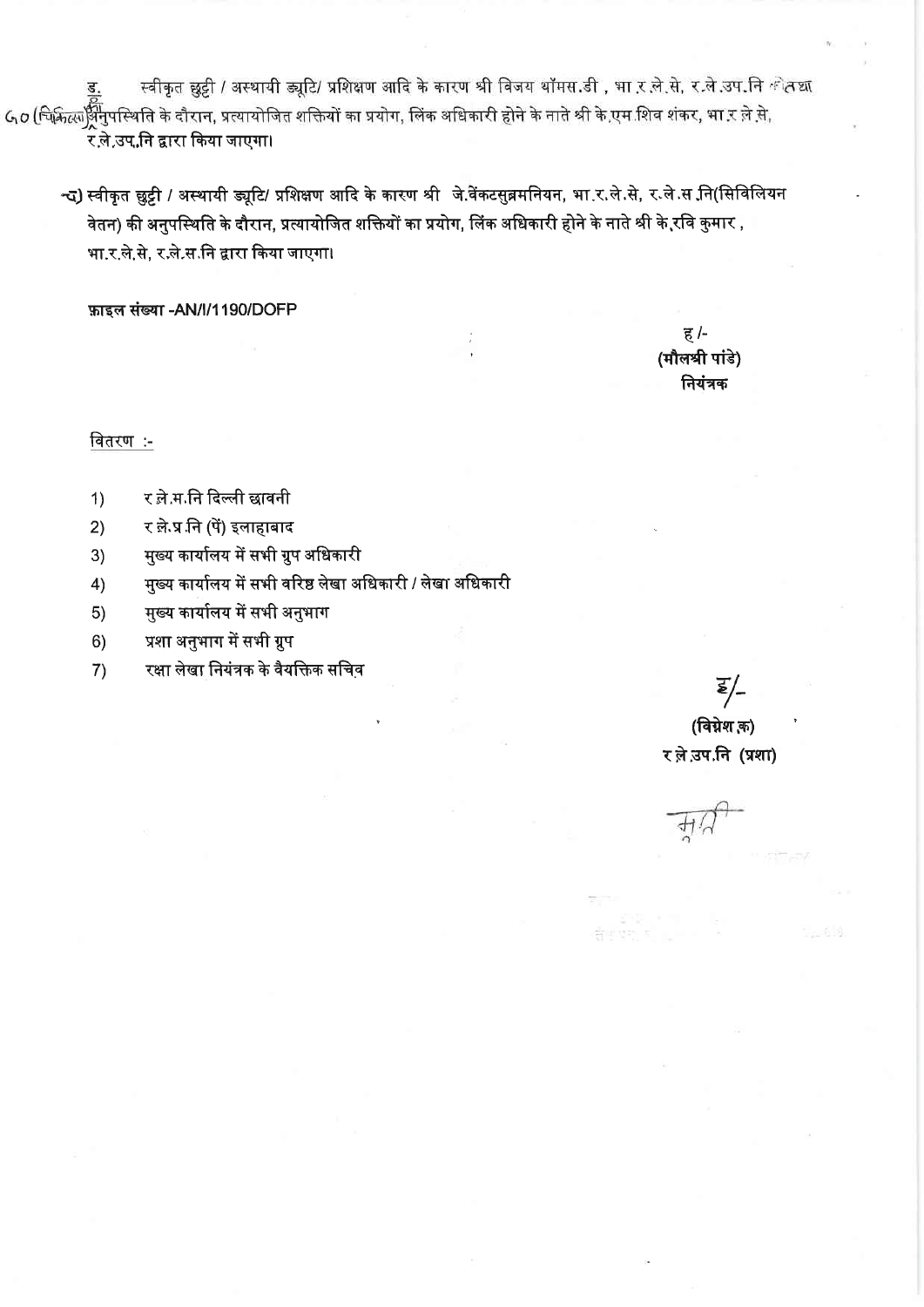|                     | रक्षा लेखा नियंत्रक<br>618, अण्णा सालई, तेनाम्पेट, चेन्नई - 600 018                               |         |  |                      |
|---------------------|---------------------------------------------------------------------------------------------------|---------|--|----------------------|
|                     |                                                                                                   |         |  |                      |
|                     | OFFICE OF THE CONTROLLER OF DEFENCE ACCOUNTS<br>No. 618, Anna Salai, Teynampet, Chennai - 600 018 |         |  |                      |
|                     |                                                                                                   |         |  |                      |
| Ph No. 044-24349980 |                                                                                                   | ADMIN-I |  | Fax No. 044-24348142 |

# PART II OFFICE ORDER NO. 62 DATED: 11/02/2022

### Sub: Delegation of Financial Powers - IDAS - Main Office CDA Chennai Ref: This office Part II OO No. 154 dated 30/07/2021.

### \*\*\*\*\*\*\*\*\*

In supersession of all Part II Office Orders issued on the above subject and under the provisions of the Rule 13 (3) of Delegation of Financial Powers Rule 1978 and other relevant rules, the undersigned hereby authorises the following officers to exercise the financial powers to the extent indicated against each item, on my behalf.

Consequent on transfer of Shri. Vignesh, IDAS, DCDA to DCDA (R&D) Avadi under CDA (R&D) Bengaluru, Shri. Dhanasekar Rathinam, IDAS, ACDA will officiate as the Head of the Office of Main Office, CDA Chennai (except for IDAS Officers) as per the Rule 14 of Delegation of Financial Powers'Rule 1978.

#### A. Financial Powers delegated to Shri. Dhanasekar Rathinam, IDAS, ACDA

 $[1]$ Sanction of advance of following nature in respect of all staff and officers except IDAS officers.

| SI. No.      | Nature of delegation          | Authority                                                                    |
|--------------|-------------------------------|------------------------------------------------------------------------------|
| a            | GPF Advance                   | Rule $12(1)$ and $(2)$ GPF $(CS)$ Rule 1960                                  |
|              | Final withdrawal from GP Fund | Rule 15, 16 & 16(A) GPF (CS) Rules 1960                                      |
| $\mathsf{c}$ | final withdrawal              | Conversion of temporary advance to   Rule 15, 16 & 16(A) GPF (CS) Rules 1960 |

[2] To accord sanction and payment of the following in respect of all staff and officers except IDAS officers.

- a) CGEGIS
- 
- b) Immediate relief to the family of the Government servant who die in harness. c) Provisional payment of pay and allowances pending receipt of LPC for a period of six months (DAD).
- d) Encashment of un-utilised EL/HPL on retirement / death & EL encashment on LTC e) Special pay on passing SAS Part II Examination.
- 
- [3] To countersign the following documents of staff and officers except IDAS officers.
	- a) Claim for GP Fund / Final withdrawal.
	- b) Pay bills of the staff and officers.
	- c) Claims for CEA and Tuition fees / Hostel subsidy. d) Medical reimbursement claims
	-
	- e) TA / DA / LTC claims

 $Contd$ ...............(2)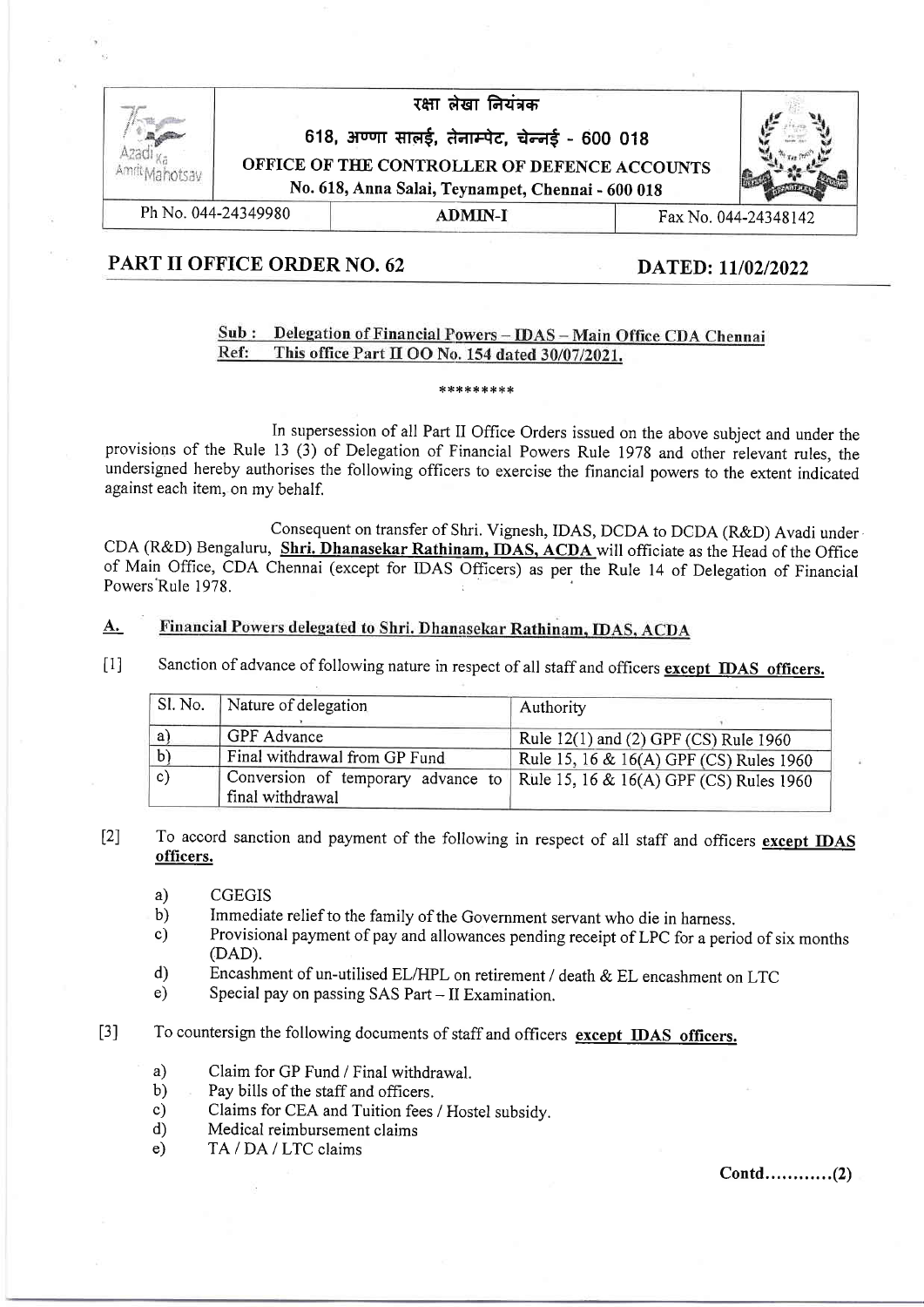(2)

[4] Sanction and payment of advances of the following nature in respect of all staff and officers except IDAS officers.

| SI.           | Nature of delegation         | Authority                                       |
|---------------|------------------------------|-------------------------------------------------|
| No.           |                              |                                                 |
| a)            | Tour advance                 | Rule 231 of GFR                                 |
| $\mathbf{b}$  | Advance of TA/DA on transfer | Rule 222 of GFR                                 |
| $\mathbf{c})$ | Advance for LTC              | Rule 235 of GFR                                 |
| $\mathbf{d}$  | Medical advance              | CS (MA) Rules 1944 read with the Government     |
|               |                              | of India, Ministry of Health and Family Welfare |
|               |                              | OM No.12015/3/93- CGHS (P) dated 30.12.1993     |
|               |                              | Upto Rs.30,000/-                                |

[5] Sanction for payment only of following in respect of all staff and officers except IDAS officers.

- a) Special pay for excelling in Games and Sports.
- b) Cash awards and advance increments for acquiring Hindi Qualification in terms of GoI HTS, Raj Bhasha, Min. of Home Letter No.3/9/96 - DD (N)/559 dated 30.10.96.
- c) Special pay for Cashier Allowance subject to receipt of Fidelity Guarantee Bond/Extra Duty allowance / Care Taker Allowances.

[6] Acceptance of Fidelity Guarantee Bond - Full powers.

17) Sanction and countersigning of contingent and miscellaneous expenditure for the following items for Main Office and all sub-offices of CDA Chennai

Contingent expenditure under Schedule V of DFPR

| "Sl. No. | Nature of expenditure Limit |  |                                                     |
|----------|-----------------------------|--|-----------------------------------------------------|
|          |                             |  | Recurring & Non-   Upto Rs.5,000/- per transaction. |
|          | recurring                   |  |                                                     |

Proposals/ Office Notes for incurring expenditure from Office Contingency over Rs. 5000/- should be put up to CDA for according financial sanction.

 $Contd$ ............(3)